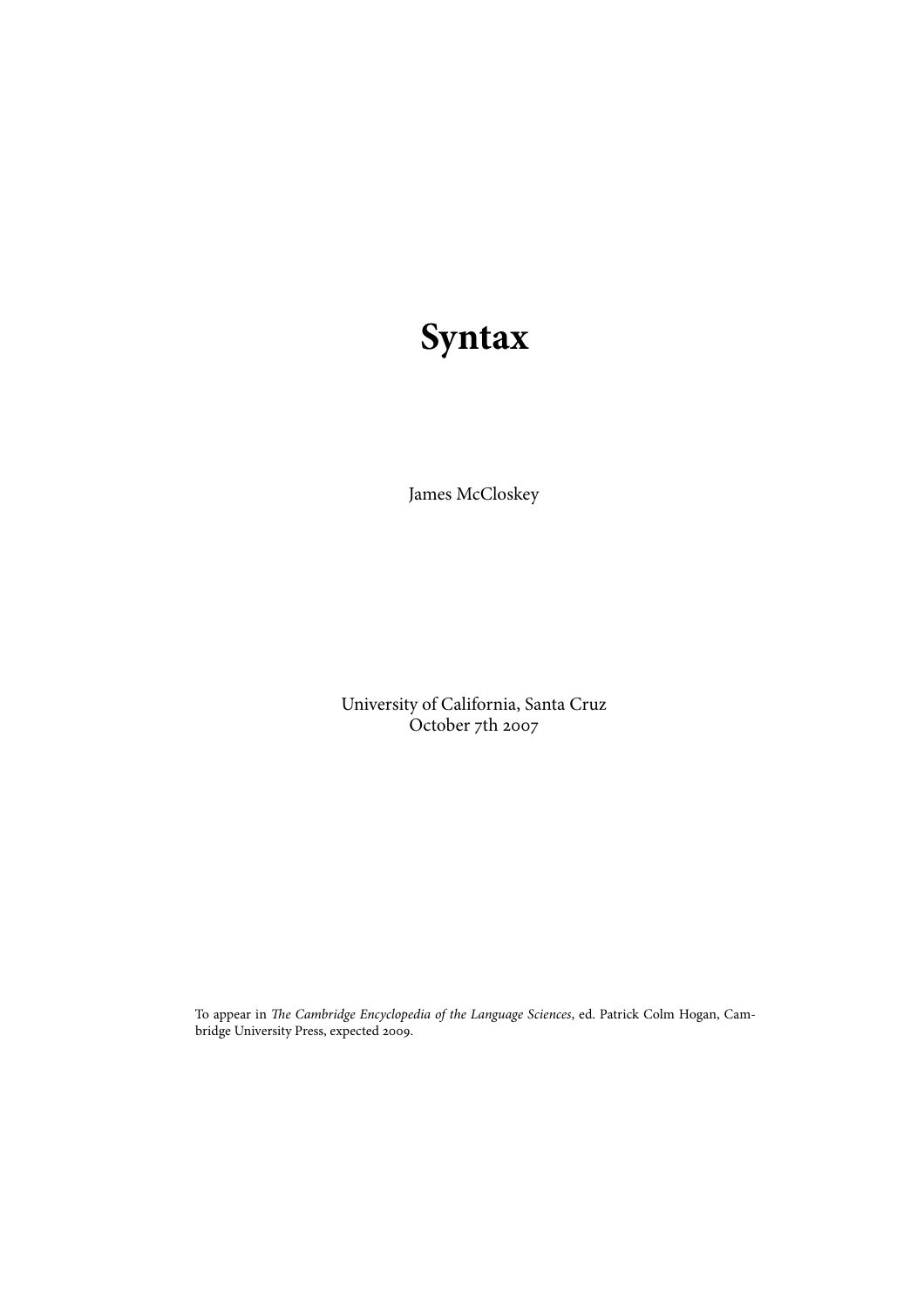Consider an expression of English like (1):

 $(1)$  A friend of mine who works for  $IBM$  told me that the market was going to collapse.

Everyone who has thought even briefly about such complex expressions has concluded that they are not just strings of words. Rather, they have internal organization. It is uncontroversial, for instance, that all of the expressions in  $(2)$  are proper subparts of the expression in  $(1)$ :

- $(2)$  a. a friend of mine who works for  $IBM$ .
	- b. that the market was going to collapse
	- c. who works for
	- d. was going to collapse

Further, the expression in  $(2-c)$  is in turn a proper sub-part of the expression in  $(z-a)$  and the expression in  $(z-d)$  is a proper sub-part of  $(z-b)$ . Expressions of English then (and of every other natural language so far examined) are layered objects with a complex internal organization. It has been the traditional business of syntax to try to understand what the principles are which shape such layered hierarchical structures.

There are other kinds of relations discernible among the elements of  $(i)$  and (2). In (1), the element *friend* precedes the elements of and *mine*, and the sequence friend of mine precedes the sequence that works for IBM. This is easy to say, but being clear about what it actually means is a little more complicated than is sometimes recognized. In the fundamental modality (speech), the abstract relation precedence is mapped onto a temporal ordering. That is, if an element  $\alpha$  precedes an element  $\beta$ , then all of  $\alpha$  is uttered before any of  $\beta$  is uttered. In the written modality, conventions differ according to local tradition. In written English, if  $\alpha$  precedes  $\beta$  then the visual counterpart of  $\alpha$  appears on the writing-surface to the left of (the visual counterpart of) β. In written Hebrew, on the other hand, the convention is reversed and  $α$  will appear to the right of  $\beta$  on the writing-surface. What a theory of syntax must do, then, is to provide a set of abstract precedence relations which can then be mapped onto some other set of relations (precede-in-time, be to the left/right of) in one physical medium or another.

Given this, it is natural to think of a syntax as being a combinatorial system which works with a set of basic elements (atoms) and by a process of combination and re-combination produces a set of steadily larger non-atomic expressions whose internal structures are complex. In the Chomskyan tradition, it is natural in turn to think of such systems as being formal models (theories) of one facet of human cognition—our ability to produce at will and as needed complex expressions like  $(1).$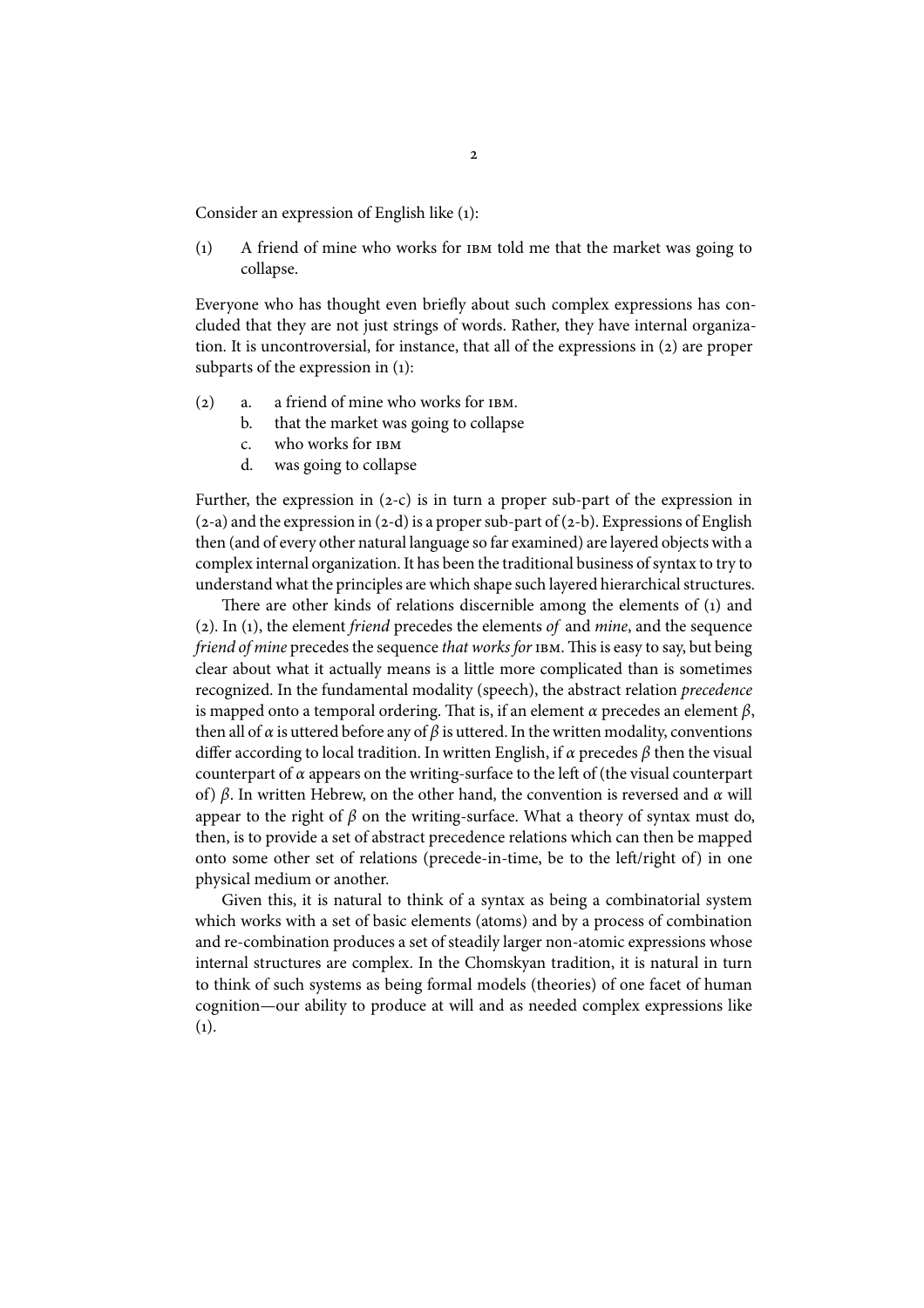There is little here so far which is very controversial, or which goes much beyond first principles, but there are already two parts of this general picture which deserve more discussion. The first is an uncontroversial but important consequence of the overall view; the second is an area of disagreement hidden from view so far by the deliberately vague terminology used to get things off the ground.

Combinatorial systems may or may not be recursive. That is, they may or may not allow an expression of type T to contain another expression of type T as a proper sub-part. In our initial example  $(i)$ , the sub-expression in  $(j)$ :

 $(3)$  the market was going to collapse

is of the type informally called a *sentence*. But of course the entire expression  $(1)$  is also a sentence. So (1) is a sentence which contains a sentence as a proper subpart. The phenomenon is general, as is shown in the examples of  $(4)$ :

- (4) a.  $\left[\frac{Mv}{\text{father}}\right]$ 's uncle  $\left[\frac{1}{2} \text{ was a whether.}\right]$ 
	- b. I am [very proud of being [ obedient to authority ]].
	- c. We should [ have Sally [ do the presentation ]].

In  $(4-a-c)$ , there is good reason to believe that the expression within the innermost pair of square brackets is of the same type as the expression within the outer pair of square brackets. The syntactic system of English is therefore a recursive combinatorial system. All of the expressions in  $(4)$  can be further extended by way of an additional use of the same possibility:

- $(5)$  a. [[[my father ]'s uncle ]'s best friend ] was a whaler.
	- b. We should [ have Sally [ make Mike [ do the presentation ]]].

It follows that there is no principled upper bound on the number of well-formed expressions of English. If each of those well-formed expressions (or at any rate most of them) have distinct interpretations, then there is no principled upper bound on the range of distinct meanings that can be expressed by the grammar of English. English is by no means unusual in exhibiting this property (the property of recursion).<sup>1</sup>.

Simple as the formal trick of recursion is, the fact that the syntactic systems of natural language routinely allow this option has seemed important—first because it lets us begin to understand a fundamental property of natural language (its open-

<sup>&</sup>lt;sup>1</sup>It has been a largely un-challenged assumption of most work in syntax until very recently that every language has this property. However, the issue has recently become controversial, due to the work of Everett (2005) who argues that the Amazonian language Pirahã lacks the device of embedding upon which the formal property of recursion depends. Whether or not these empirical claims are correct is currently in dispute (Nevins et al. (2007)), as is the issue of what would follow from them should they turn out to be correct (Hauser et al. (2002); Pinker and Jackendoff (2005); Fitch et al. (2005))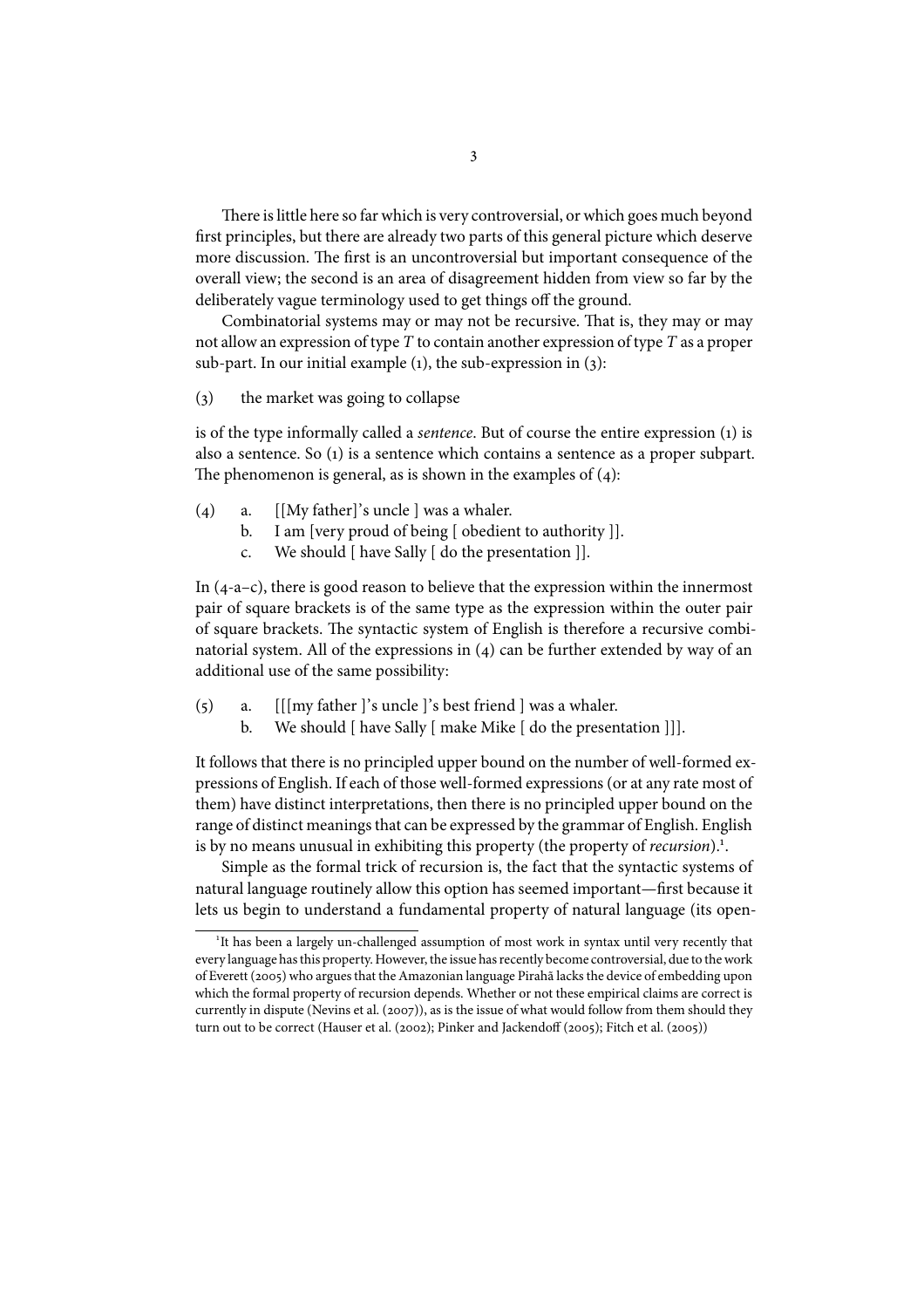ended expressiveness), and second because it is very unclear at present whether any non-human cognitive system allows this formal possibility. This last question has been a lively topic of research at least since Hauser et al. (2002).

Interestingly, a standard view in phonology (for an overview, see, for example Selkirk  $(1996)$ ) has been that such recursion is not a feature of phonological representations. It has never been doubted (as far as I know) that recursion is a feature of the semantics of natural language.

We have so far spoken blithely of combinatorial systems which work with a set of basic elements (atoms) and create larger expressions such as (). But what are the atoms? A natural starting point is the assumption that the atoms of the syntactic system are words. Attractive as it is, this assumption is fraught. It is trammeled up, to begin with, in a fundamental unclarity attaching to the pre-theoretical term 'word'. Words themselves have internal structure, the element unknowable consisting of at least three smaller parts—the morphemes un-, know-, and -able, where morphemes are understood to be the smallest meaning-bearing units available to language. On what basis would we be confident that the quanta of syntax are words rather than morphemes? With this in mind, compare the three examples in  $(6)$ :

- $(6)$  a. Jim will water the plants.
	- b. Jim'll water the plants.
	- c. Jim watered the plants.

There is some fairly secure sense in which  $(6-a)$  contains five words. How many 'words' are there in (6-b)? Does the sequence *Jim'll* (two syllables) correspond to two words or one? The answer is hardly clear. The sequence of phonemes (or single phoneme) represented by 'll seems to be a word in the sense that it corresponds for almost all syntactic and semantic purposes to the item will, which is uncontroversially a word. However, it is prosodically dependent, and is not independently pronounceable. It must as a consequence amalgamate with the item to its left, so that a pronounceable sequence of syllables can be constructed which subsumes it. For these kinds of reasons, the majority point of view has been that  $(6-b)$  contains exactly as many atoms of syntax (syntactic quanta) as  $(6-a)$ , and that the business of saying what is different about the two examples is not a matter of concern for the syntax, but rather for those sub-systems (phonology and phonetics in particular) which concern themselves with the creation of pronounceable sequences of syllables. On this view then, both  $(6-a)$  and  $(6-b)$  exhibit exactly the same syntactic structure, and one can understand the structure of  $(6-a)$  and  $(6-b)$  as in  $(7)$ :

(7) [Noun Phrase ] Future [ Verb Phrase ]

But once we recognize that the relation between syntactic atoms and phonological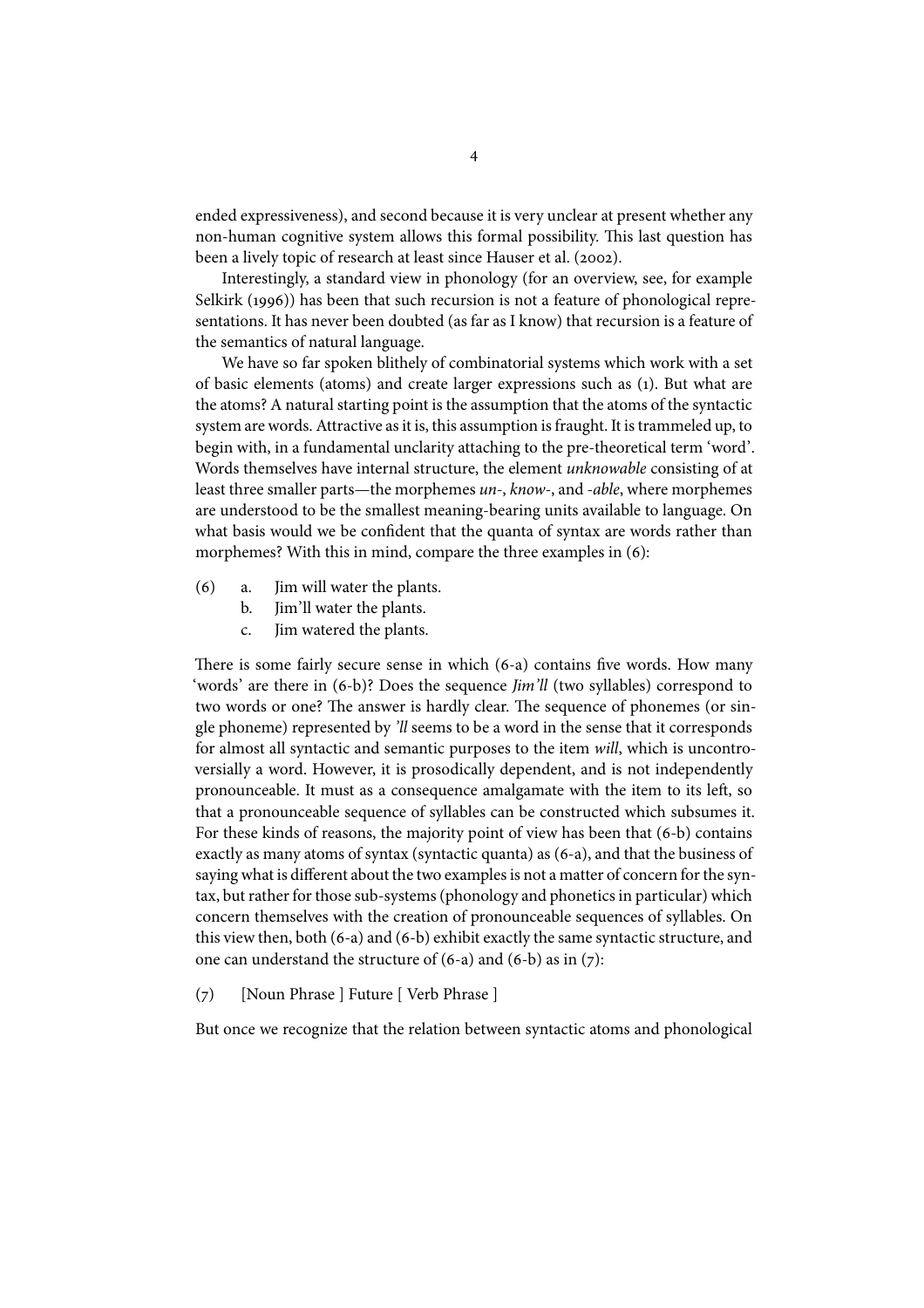words is not one to one, but is rather mediated by non-syntactic processes, it becomes possible to view  $(6-c)$  in broadly similar terms. The two-syllable sequence watered also has internal structure, consisting as it does of a verbal stem water and a past tense morpheme written *-ed*. One can then view the structure of  $(6-c)$  as being entirely parallel to that of (6-a), its structure being roughly as in (8), parallel to (7):

() [Noun Phrase ] Past [ Verb Phrase ]

with the complex element *watered* being an amalgam of the Tense element (which is an atom of the syntactic system) with the verbal stem water inside the Verb Phrase.<sup>2</sup> And the structure of an English sentence can more generally be taken to be as in  $(q)$ :

() [Noun Phrase ] Tense [ Verb Phrase ]

How one reacts to such analytical possibilities defines one of the principal fault-lines in current syntax. The intellectual tradition that runs from Chomsky (1965) through the 'Principles and Parameters' framework (Chomsky (1981)) to the 'Minimalist Program for Syntax' (Chomsky (2000, 2001)), that tradition which Culicover and Jackendoff (2005, 4) call 'mainstream generative grammar,' in general accepts such analyses as  $(8)$  and  $(9)$ , swayed by the syntactic symmetries they seem to reveal. Theories, on the other hand, which are sceptical of certain kinds of abstraction in syntactic analysis (what Culicover and Jackendoff (2005, 4) call 'alternative generative theories': Gazdar et al. (1985), Pollard and Sag (1994), Bresnan (1982, 2001), Culicover and Jackendoff (2005)) have insisted that elements like watered in (6) are unanalyzable units as far as the syntactic system is concerned, and that more articulated syntactic structures such as (9) are not empirically justified.

We will return to this issue. If we accept, though, that natural language syntactic systems are best modelled as recursive combinatorial systems we must next look at the kinds of combinatorial operations actually put to use in them. The central notions here are two—headedness and selection.

### **Headedness, Selection, and the Patterns of Phrase Structure**

A complex phrase like (10):

(10) [ warn all my friends about the severity of the problem ]

<sup>&</sup>lt;sup>2</sup>This line of analysis in its essentials has its origins in Chomsky (1957). Note that the claim here is not that the processes which produce the phonological units Jim'll and watered are the same kind of process. They clearly are not. However, once one allows for some complexity in the mapping between the atoms of syntax and what counts as a word in morphophonological terms, analytical opportunities such as that represented by  $(8)$  and  $(9)$  inevitably open up.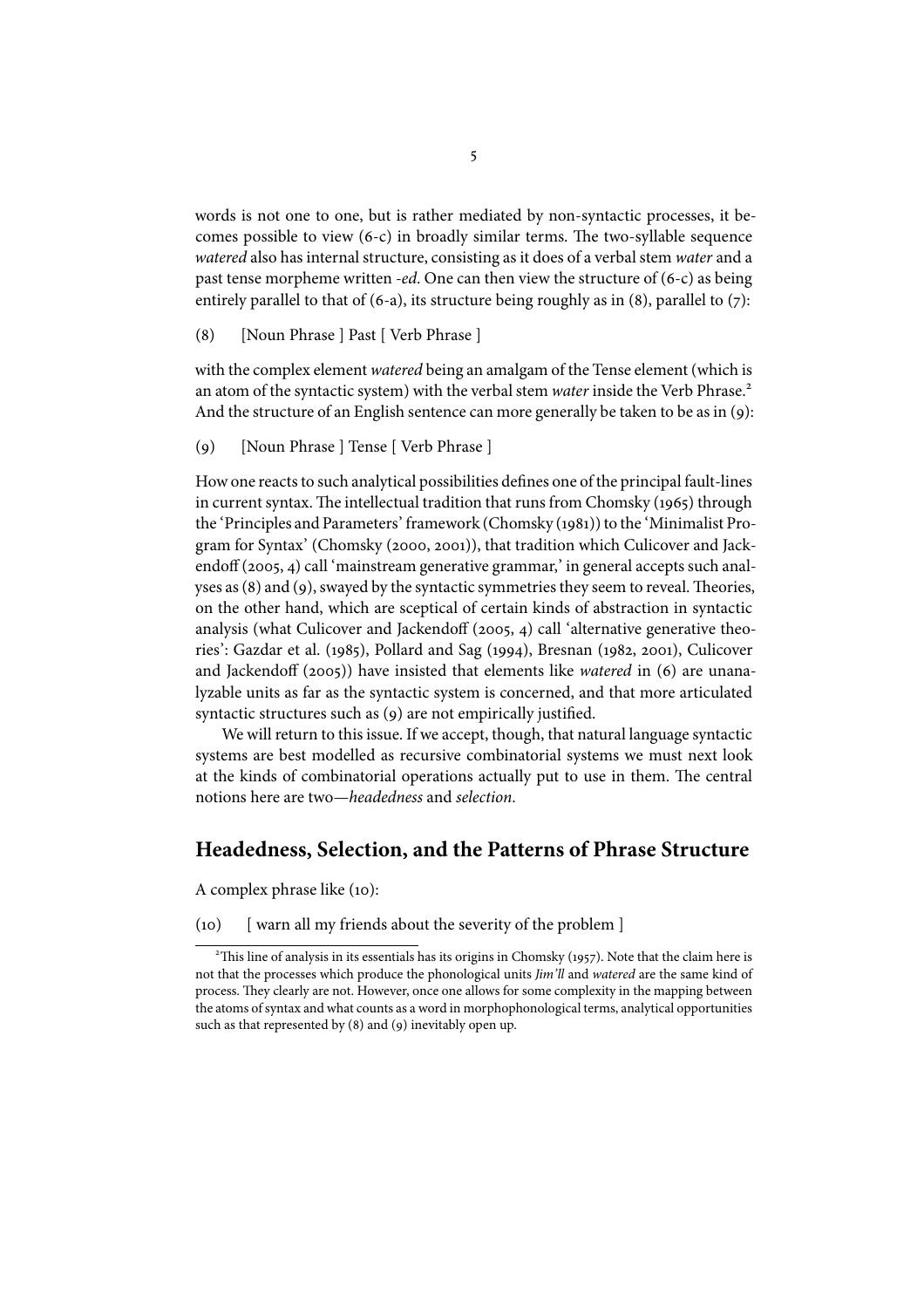contains many subparts. But among those subparts, only one is crucial in determining the external distribution of  $(10)$  (the range of contexts in which it may legally appear). The presence of the element warn at the left edge of (10) determines that (10) may appear, for instance, in the formula in  $(7)$  giving rise in turn to examples such as  $(11)$ :

(11)  $\left[$  My friends  $\right]$  will  $\left[$  warn me about the severity of the problem  $\left]$ .

The other subparts of  $(i)$  are irrelevant for determining whether or not it may appear in this position, or in the other positions in which phrases like (10) may appear:

- $(12)$  a. She made me [ warn all my friends about the severity of the problem ].
	- b. She didn't dare [ warn all my friends about the severity of the problem ].
		- c. For me to [ warn all my friends about the severity of the problem ] might cause some alarm.

The lexical item *warn* is the 'head' of the phrase in  $(10)$ —the single unanalyzable entity which determines how the phrase identifies itself to the rest of the combinatorial system. Warn is usually called a verb, of course, and it shares many properties (forming its past tense by adding -ed, forming a progressive form by adding -ing and so on) with a large class of similar items—the verbs of English. Any member of this class can form an expression of the same type as (10) which may then appear in the same range of contexts as (10). In fact, the presence of a verb at the left edge is the only thing that is required if we want to form phrases which have the same distributional privileges as  $(10)$ :

- $(13)$  a. [ My friends ] will [ laugh ].
	- b. She made me [ laugh ].
	- c. She didn't dare [ laugh ].
	- d. For me to [ laugh ] might cause some alarm.

This exposition may seem to belabor a very obvious point, but in fact there is nothing necessary or pre-ordained about this mode of syntactic organization.

Heads also pay a central role in how the process of selection works. By selection here is meant the phenomenon whereby a particular lexical item can demand or allow the presence of other phrases in its immediate syntactic vicinity. The verb devour in English, for instance, demands the presence of a Noun Phrase to its right:

- $(14)$  a. We devoured the pasta.
	- b. \*We devoured.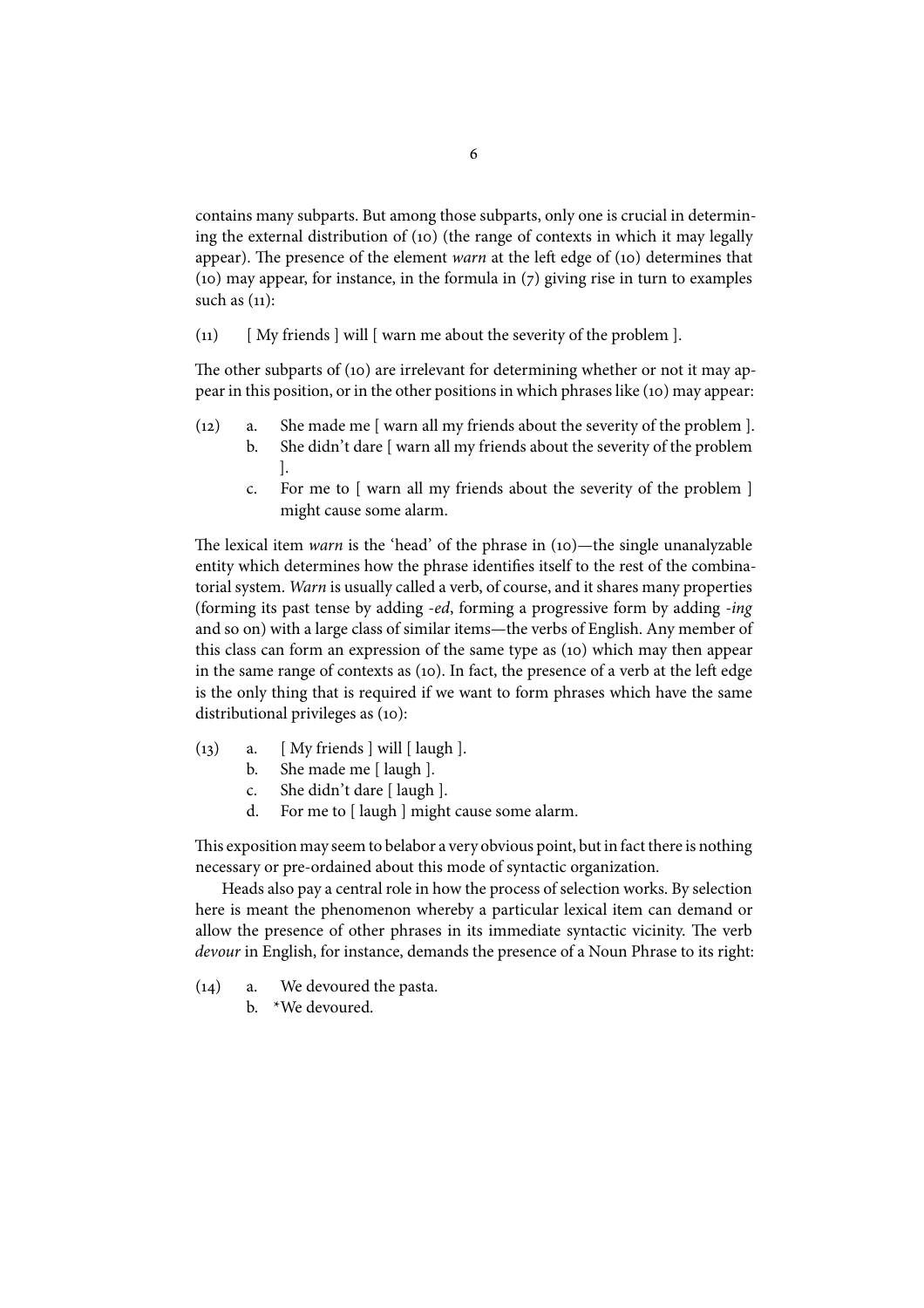whereas the verb eat allows (but does not require) the presence of a Noun Phrase to its right:

 $(15)$  a. We ate. b. We ate the pasta.

In the general case then, a Verb Phrase will consist of a verb head followed by (in English) the various phrases which that verb selects. In our initial example (), for instance, the Verb Phrase tell me that the market was going to collapse is constructed by placing the head tell at its left edge and then filling out the rest with the two phrasetypes that this verb selects (a Noun Phrase me, and a clause that the market was going to collapse). Thus the combination of head and selected phrases forms the inner core of meaning of a phrase to which subsequent (and optional) adverbial elements may be attached.

Heads are central to the operation of selectional mechanisms in that they act simultaneously as selector and as selectee. The verbs and adjectives in (16), for example, demand that the phrase immediately to their right have as its head a particular member of the class of prepositions:

- $(16)$  a. I will part [ with my friends ].
	- b. They might object  $\lceil$  to this provision  $\rceil$ .
	- c. She should be proud [ of her accomplishments ].
	- d. The country should be less dependent  $[$  *on* foreign oil  $]$ .

But these verbs and adjectives can in turn be selected by higher elements, as seen in  $(17):$ 

- (17) a. They let me [ part [ with my friends ]].
	- b. They daren't  $\lceil$  object  $\lceil$  to this provision  $\rceil$ .
	- c. She seems [ proud [ of her accomplishments ]].
	- d. The country became [ less dependent  $[$  *on* foreign oil ]].

In  $(17-a)$ , the verb let selects a phrase headed by a verb (which in turn selects a phrase headed by the preposition *with*; in  $(17-b)$ , the verb *dare* (amalgamated in this case with the negative marker) selects a phrase headed by a verb, which in turn selects a phrase headed by the preposition to. And so on.

A research program initiated in Stowell (1981) explores the idea that in fact all of syntactic composition can be understood in these terms—in the interplay between selectional properties of particular lexical items and general principles of structure-building. This hypothesis is now a central and orthodox commitment of 'mainstream generative grammar' (to use again the term of Culicover and Jackendoff  $(2005)$ ). To see how this might work consider again an example like  $(18)$ :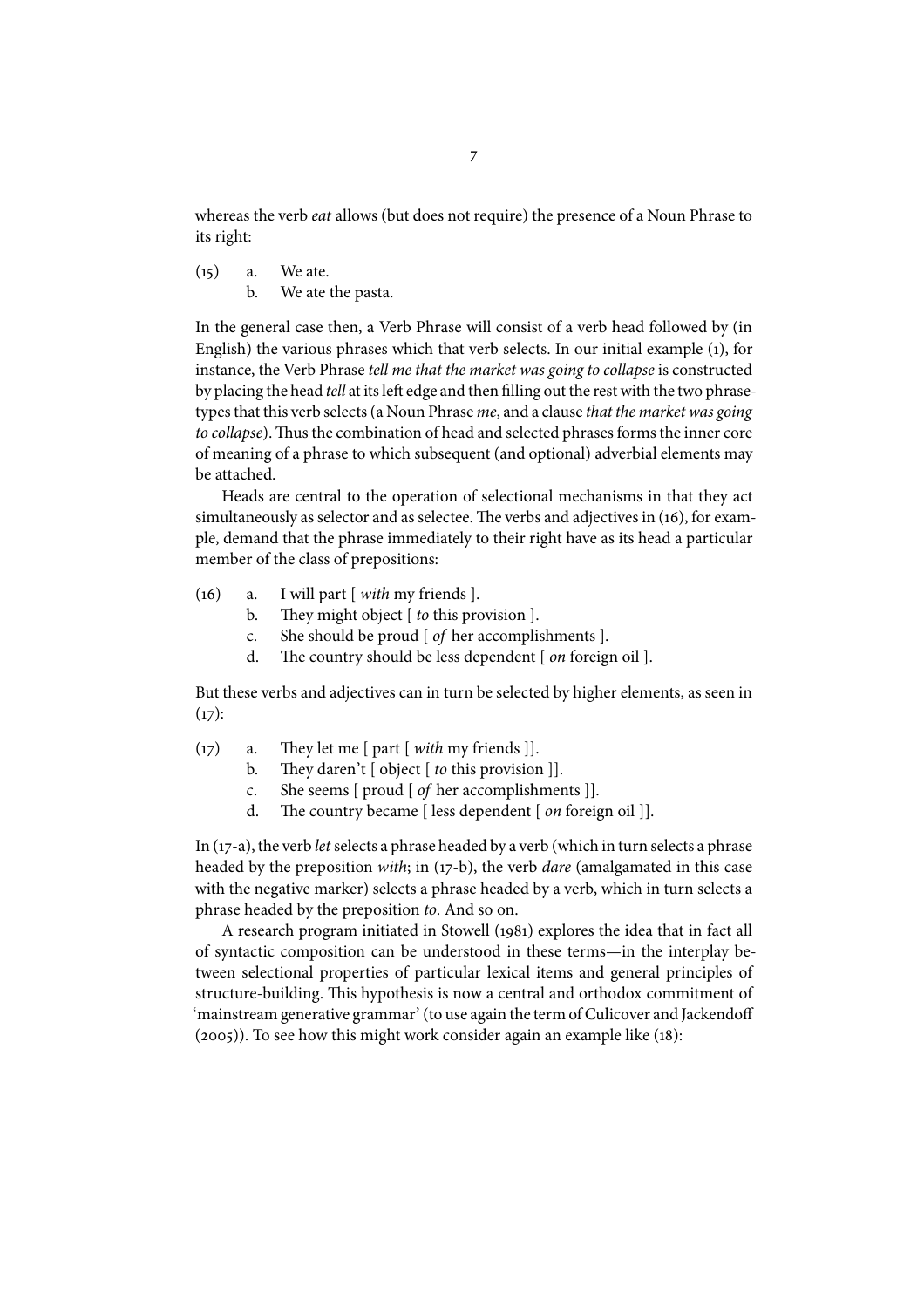#### (18)  $\int$  The committee  $\vert$  will  $\vert$  have  $\vert$  you revise the thesis  $\vert$ .

The assumption here is that the weak causative verb have selects the phrase  $[$  you revise the thesis ] which has as its head the verb revise. This verb, in turn, takes two arguments (a reviser and a thing revised) both of which are to be realized syntactically as Noun Phrases. We can say, then, that revise selects two Noun Phrases. A constituent is initially formed consisting of the head revise with the second of these Noun Phrases. And a second, larger, phrase is then formed by adding in the second of the two required Noun Phrases, as in  $(19)$ :



This Verb Phrase can now be selected by the verb have, yielding the larger structure  $(20):$ 



Another of the major fault lines in current work divides those theories and theorists who believe that this program is reasonable and plausible from those who think that is not. At furthest remove from the general view outlined above is 'Construction Grammar' (Fillmore and Kay (1993), Goldberg (1995)), which holds that a grammar is an inventory of particular patterns or 'constructions' which integrate form and meaning in conventionalized and often non-compositional ways. The 'mainstream' approach, by contrast, emphasizes the commonalities of modes of syntactic composition across different 'constructions' and crucially also across different languages and language-families.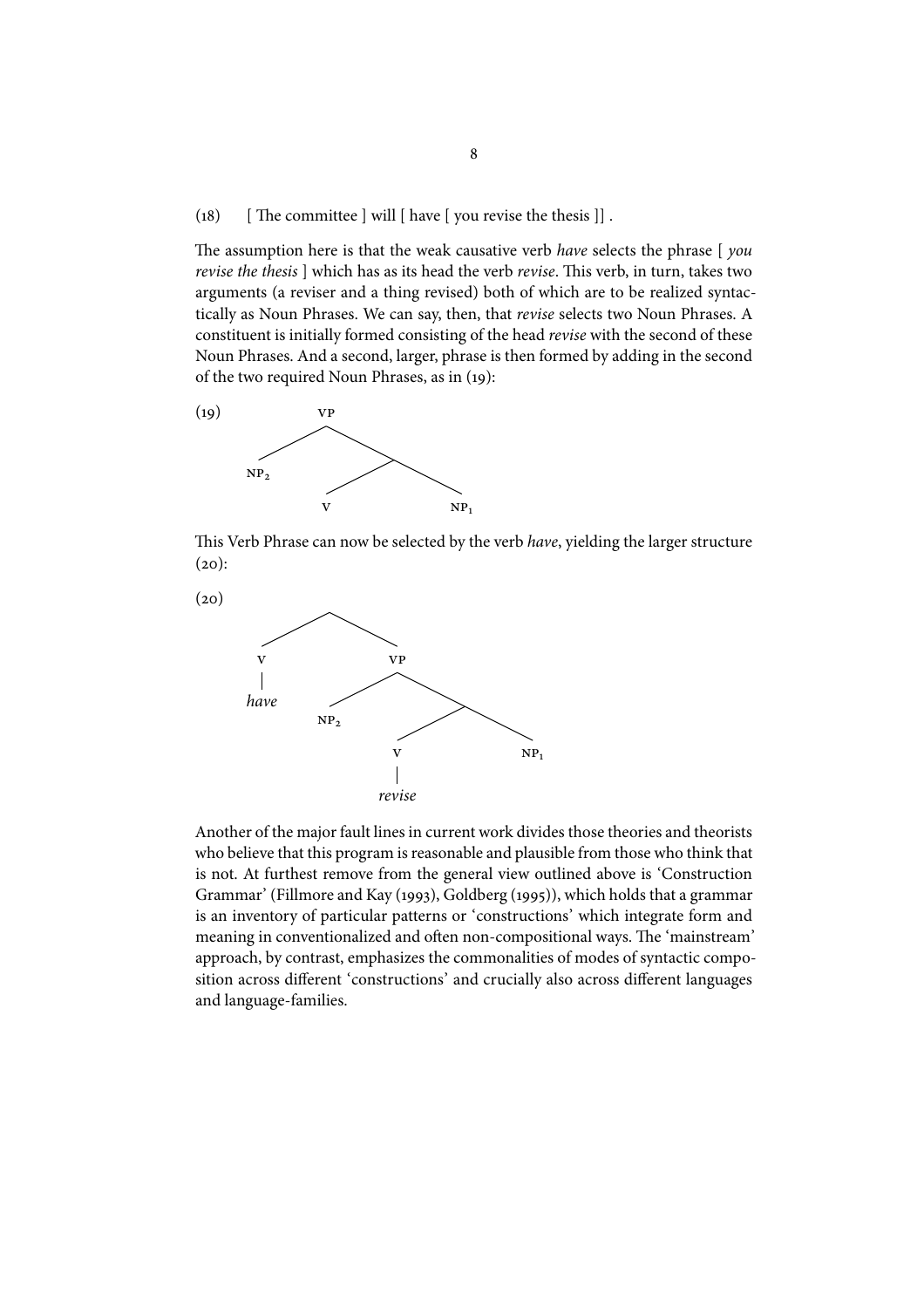To see what is at stake here, consider how the general approach outlined here might be extended to higher levels of structure—to sentences and clauses in particular. Our discussion of (18) led us to the schematic structure in (21), in which a head takes a phrase to its right to form an inner core constituent, and then another phrase to its left to form a larger constituent:



The first argument which is merged with the head ( $YP$  of ( $21$ ),  $NP_1$  of ( $20$ )) is known as its complement; the second ( $XP$  of (21),  $NP_2$  of (20)) is known as its specifier. In English (although not in every language, as we will see presently) complements follow heads and specifiers precede heads. The general view being developed then, is that these two core structure-building operations working in tandem with lexical (especially selectional) specifications will let us understand a great deal of what is conventionally called 'syntax'. How can we understand, then, what a sentence is, or what a clause is?<sup>3</sup> We can take as our starting-point the schematic representation in  $(22-a)$  with its instantiation in  $(22-b)$ :

- (22) a. [ Noun Phrase ] Tense [ Verb Phrase ]
	- b. [ The generals ] will [ regret this move ]

We can take this structure to be an unexceptionable instance of the general pattern in (21), if the Verb Phrase is the complement of the Tense head and if the 'subject' Noun Phrase in turn is its specifier:



<sup>&</sup>lt;sup>3</sup>The analysis to be outlined below receives its first definitive formulation in Chomsky (1986), though the proposals have many important antecedents, especially Stowell (1981).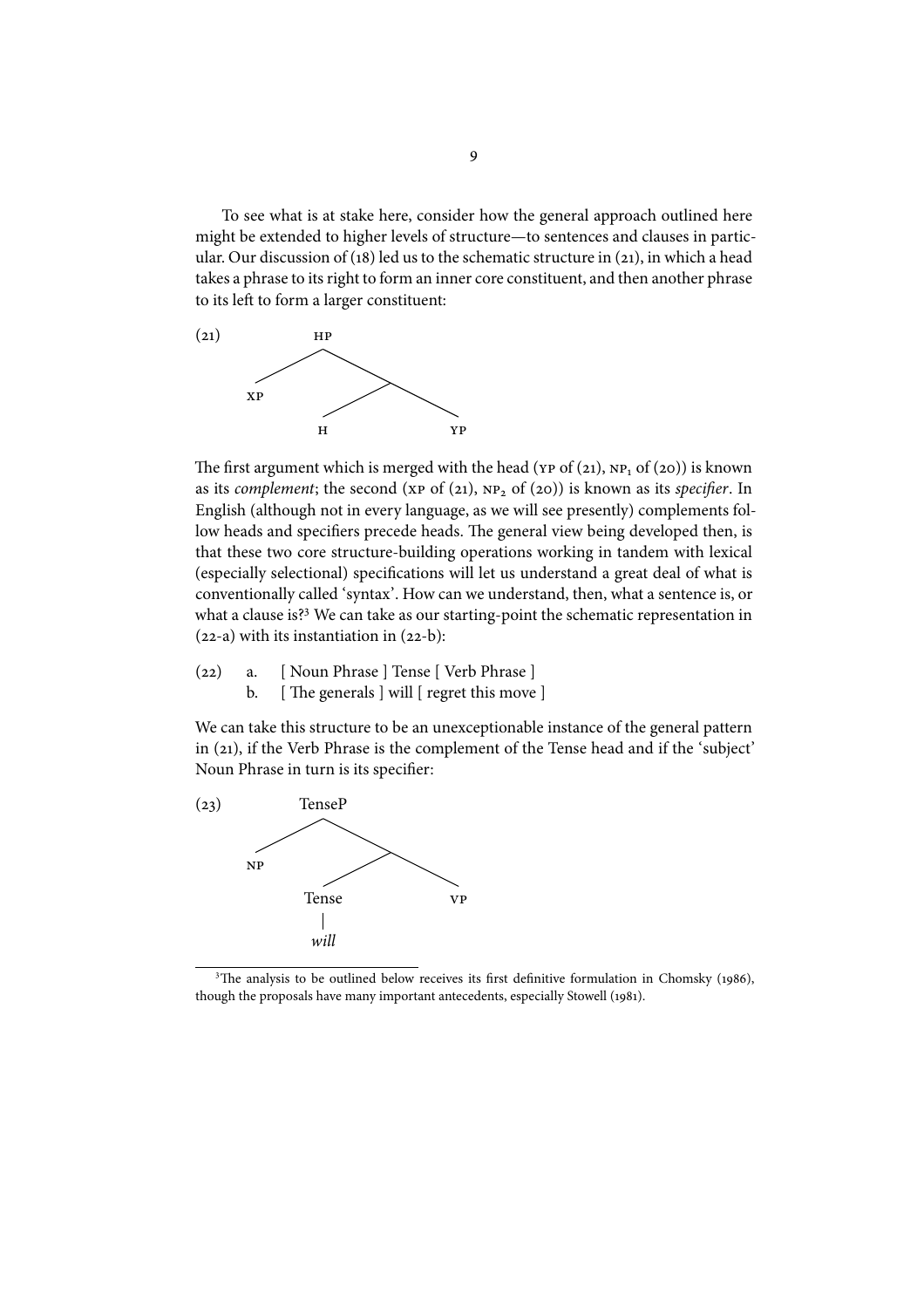On this view, the pre-theoretical category 'sentence' is understood as being that syntactic category which has the element Tense as its head (is a projection of Tense).

We can maintain this general line of analysis only if we accept that in English (and many other languages) the apparently simple  $(24)$  (which seems to consist only of a NP followed by a VP) in fact has a tripartite structure:

 $(24)$  The cat ate a hamburger.



The relation between the syntactic structure in  $(25)$  and the morphophonology of  $(24)$  is therefore less direct than in  $(23)$  (because there is no free-standing word like will corresponding to past tense in English).

If it is in general true that complements are selected by their heads, then it must be true that (in English at least) the Tense element (being a head) selects vp. One expectation generated by this analysis is that other languages might behave differently, since it is known that one of the core ways in which languages differ one from another is in the selectional properties of lexical items. In fact there is a large set of languages (including Hebrew, Russian, Indonesian, and Irish) that we can understand better in this perspective. These are languages in which (one can say) Tense selects categories other than vp. We will illustrate this possibility here with Irish. In this language, one sees clauses like  $(26)$ :

- $(26)$  a. Ba PAST similar with ghost him chosúil le taibhse é. 'He was like a ghost.'
	- b. Is musician famous her ceoltóir nótálta í. 'She is a famous musician.'
	- c. Is **PRES** of people de bhunadh na the **[GEN]** Ireland **[GEN]** I/me. hÉireann mé. 'I am of Irish extraction.'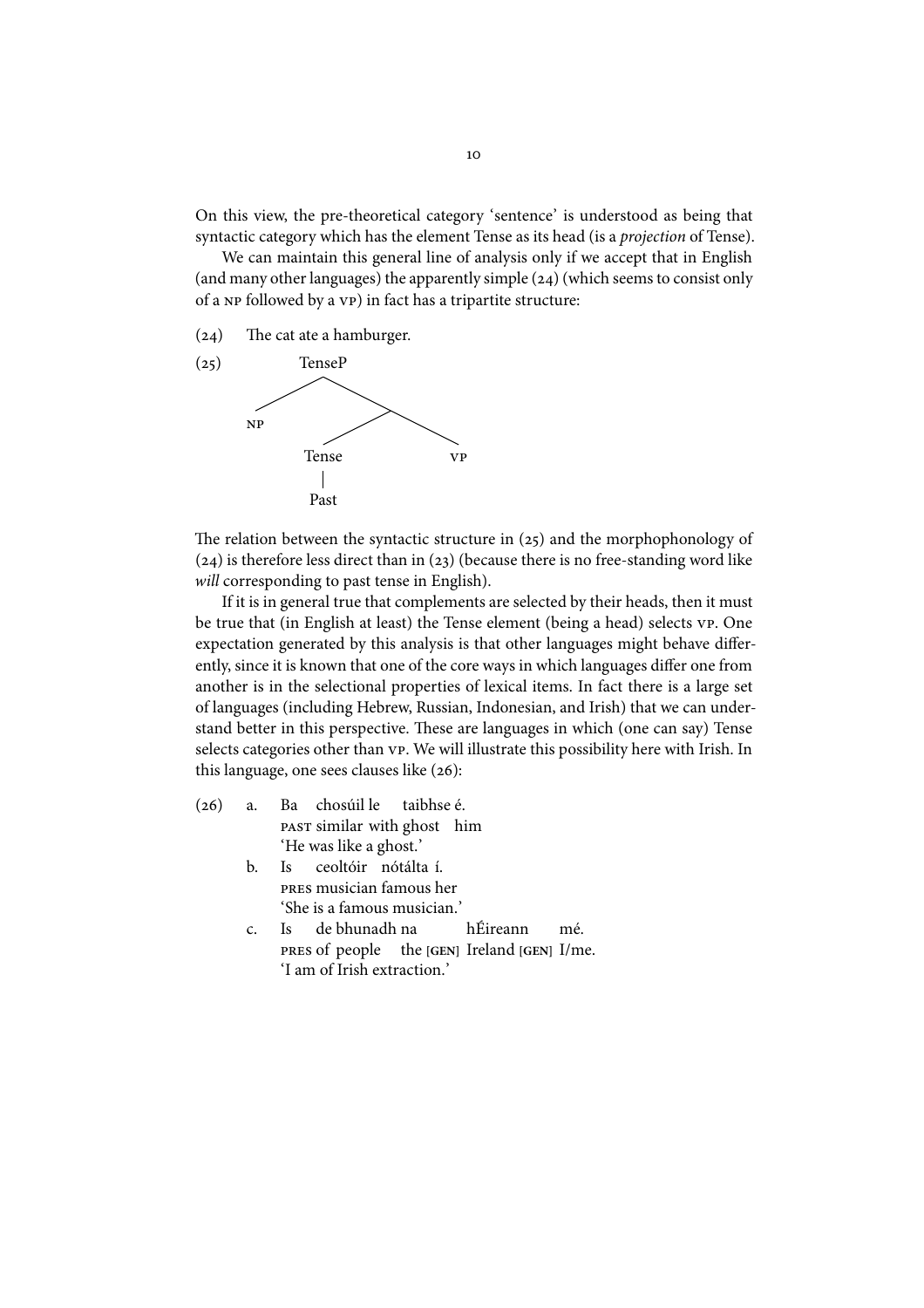Such structures have been understood as cases in which the Tense head selects AP, NP, and PP respectively.<sup>4</sup>

This general line of analysis extends straightforwardly to the important category of subordinate clauses—structures such as  $(27)$ , for example:

(27) I believe that the generals will regret this move.

The position of that (at the left edge of its phrase) and the fact that it is selected by the verb believe suggest that it too is a head. Therefore clauses are projections of the subordinating elements (complementizers) such as that, if, or for which introduce them, and the structure of  $(27)$  is as in  $(28)$ :



a structure which is in turn selected by the verb believe in  $(27)$ :



<sup>&</sup>lt;sup>4</sup>We leave aside here the question of the position of the subject in  $(26)$ . One possibility is that it occupies a rightward specifier of Tense. See McCloskey (2005) for references and discussion.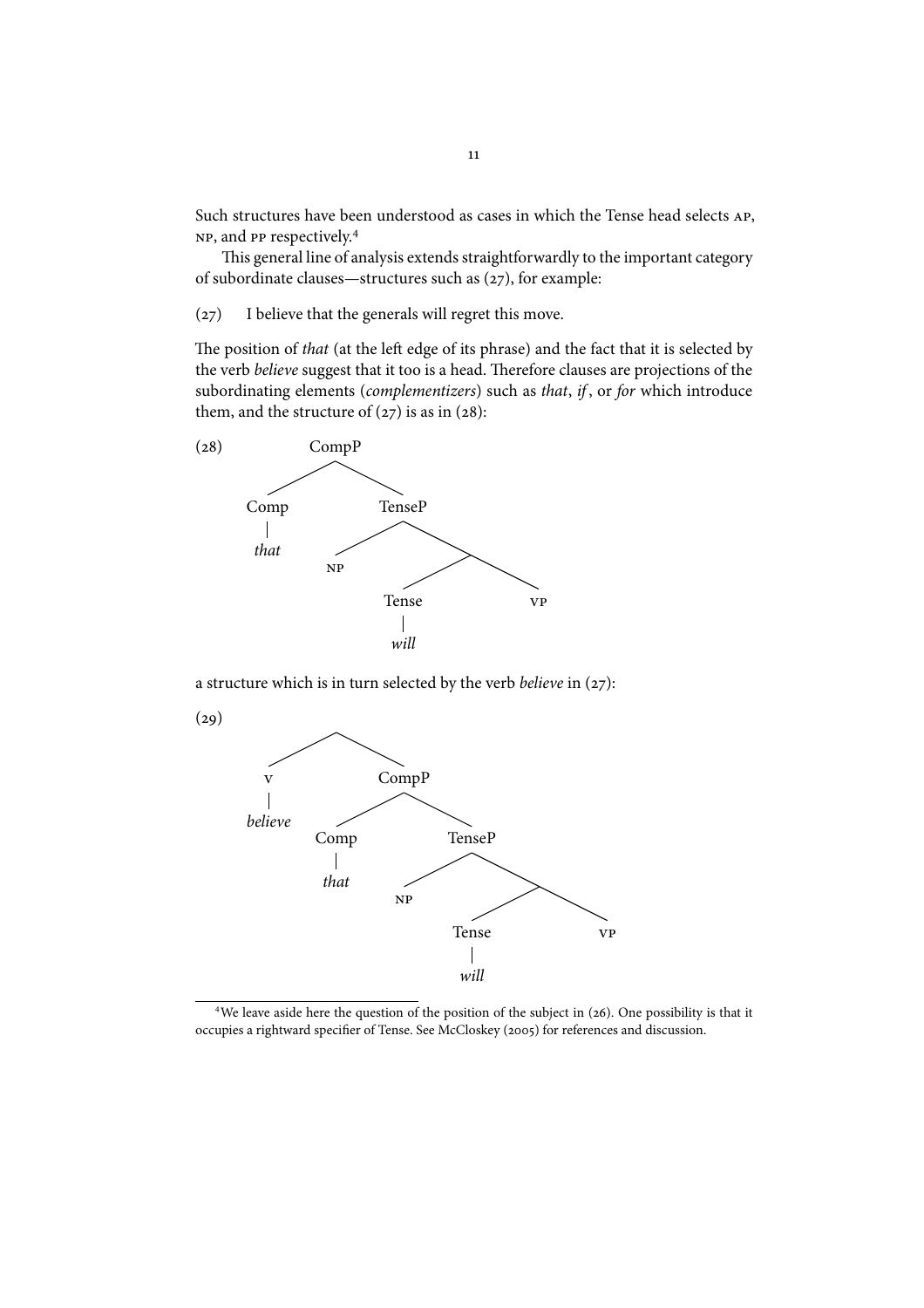## **Order**

We saw in the previous section how the core combinatorial operations let us define two fundamental relations—the relation of complement to head, and the relation of specifier to head. These can now be used, in turn, to define relative ordering of constituents.

In English, French, Italian, Irish, Hebrew and many other languages, for instance, heads generally precede their complements and specifiers (in general) precede heads. In Turkish (30), Japanese (31), and other so-called  $\sigma v$  languages, on the other hand, while specifiers still precede heads, heads follow complements:

- (30) John elmalar-i John apples-**[ACC]** like-**NEG** ser-me-di-∅ 'John didn't like apples.'
- () Taroo-wa asagohan-o Taroo- breakfast-**[ACC]** eat-**NEG**-**[PAST]** tabe-na-katta 'Taro didn't eat breakfast.'

Because these word-order regularities seem to be very consistent within languages and across different category-types (Greenberg (1963) and a great deal of subsequent work), and because the core grammatical relations (complement-of in particular) seem otherwise to be similar across languages, it has seemed right to separate out the business of defining the hierarchical relationships from the business of defining the precedence relations. Thus, the structure-building operation which defines the head-complement relation is identical in English, French, Irish, Japanese, and Turkish. In the first three of these, however, there is a rule which linearizes heads before complements, while in Japanese and Turkish, the corresponding rule linearizes complements before heads (yielding  $(30)$  and  $(31)$ ). In this way, the theory seeks to captures what is constant across languages and language-types, while isolating the differences in the linear precedence rules. This strategy has been a constant of many otherwise very different theories of syntax (Gazdar et al. (1985), Stowell (1981), along with a great deal of subsequent work).

## **Locality**

The relation that we have principally focussed on so far *(selection)* is an extremely local relation. As far as is known at present, a head  $H$  may impose selectional restrictions on the head of its complement. A verb may demand, for example, that the head of its complement be the preposition on; the complementizer/subordinator for may impose the requirement that the Tense head of its complement be the tense-less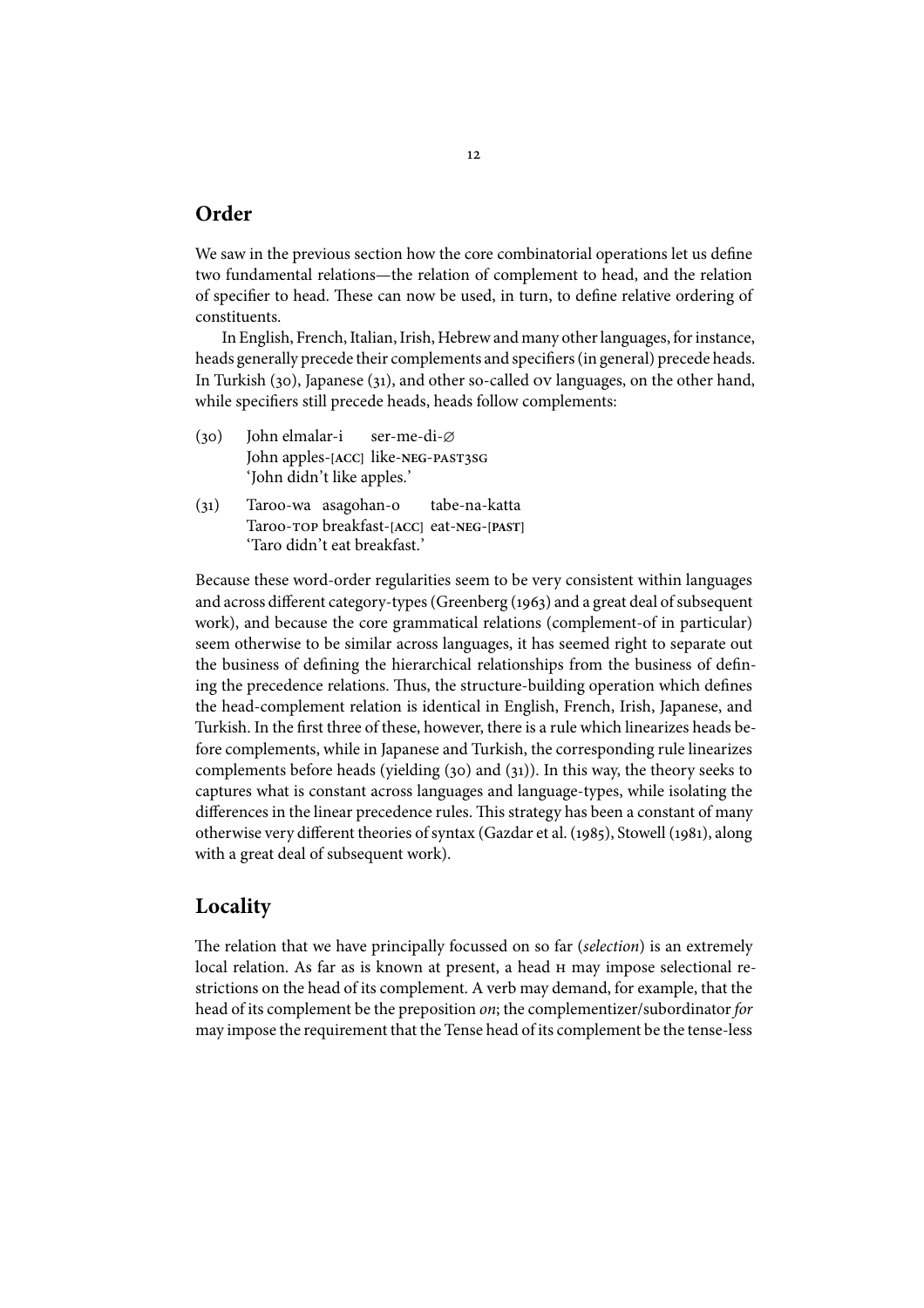irrealis element to, as in  $(32)$ :

(32) I arranged  $\lceil$  for  $\lceil$   $\lceil$  the students  $\lceil$  to  $\lceil$  travel to Milltown Malbay  $\lceil$   $\rceil$ .

The reach of selection extends no farther however. The subordinator for may not impose any restrictions on the v-position below to.

This restriction turns out to be general. The sphere within which one element of a syntactic structure may influence the form of another is very restricted. This is surprising. Imagine a complex syntactic structure like that which must lie behind an example such as  $(33)$ :

 $(33)$  The senator may believe that the CIA expects that there will be many further attacks.

There is no reason in principle why the element *may* in  $(33)$  should not interact with, and influence the form of, the noun *attacks* in the lower clause. However this does not seem to happen. Such interactions seem rather to be local in the sense that the affected element cannot be arbitrarily far in syntactic distance from the affecting element. The relevant notion of local interaction is far from trivial however. Consider  $(34)$ , which is from Icelandic:

 $(34)$ there were believed-NOM-MASC-PL to-have been bought-NOM-MASC-PL voru taldir hafa verið keyptir einhverjir bátar. some boats-NOM-MASC-PL 'There were believed to have been some boats bought.'

In  $(34)$ , the nominal 'some boats' appears in the nominative case (this is not mandated by the verb but is rather induced by the finite Tense of the highest clause) and as a consequence, somehow, the elements with which it interacts (the auxiliary verb 'were' the passive participle 'believed', the passive participle 'bought' agree with it in being plural and nominative and masculine. The following questions now arise:

- . what is the mechanism that renders the nominal 'some boats' nominative?
- . what is the mechanism by which the verbal elements with which it interacts agree with it in person, case, number, and gender?
- . what does it mean to say that a verbal element 'interacts with' a nominal? What principles determine what interacts with what?
- . why should such interactions exist in the first place?
- 5. why does the meaningless place-holder element ' $\theta$ að' appear in the initial position of the clause?
- . why do any of these intricate and apparently useless mechanisms exist in the first place?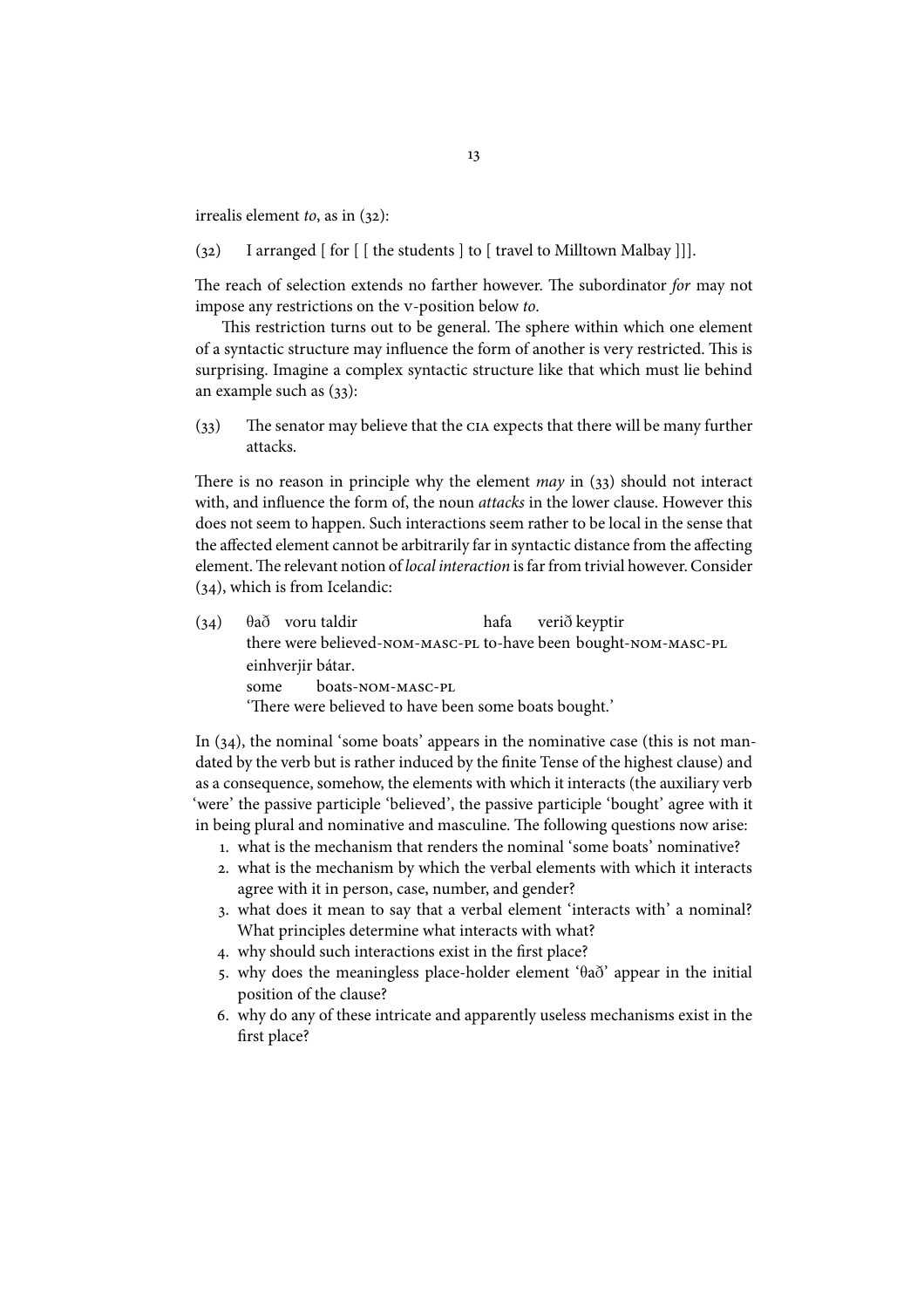These are crucial questions. The mechanisms involved here (syntactic, morphological and semantic) are extraordinarily intricate, yet speakers and young learners of Icelandic handle them with graceful and unthinking ease.

It would not be productive to attempt here to sketch the theories of local interaction that have emerged from this body of work. However, it may be useful to note that the constraints on such interactions seem to be of two types. There are, in the first place, certain phrase-types which are absolute barriers for such interactions (these are the phases of much recent work, finite subordinate clauses for example). And there are, in the second place, certain relative constraints, in the sense that heads may only, it seems, enter into interactions with the closest Noun Phrase which is contained within their complement (an insight which goes back to Rizzi (1990) and in an important sense also to Chomsky  $(1973)$  and Kayne  $(1975)$ ).

## **Beyond the Combinatorial System**

The discussion of the previous section brought us well beyond necessary or expected properties of recursive systems. There is no a priori reason why such systems should show the interactions known as case assignment and agreement but such interactions are, in fact, ubiquitous among languages of the world. In this final section, we examine certain yet more radical ways in which the syntax of natural language goes far beyond what is required or expected of a combinatorial system.

### **Movement**

The core relation of the combinatorial system, selection, is extremely local in its reach. In  $(35)$ , the verb speak mandates that its internal argument must be a phrase whose head is the preposition to:

 $(35)$  They will speak to the most advanced students.

Here, as in general, selection operates locally—a head may impose requirements on the head of its complement. But consider now  $(36)$ :

 $(36)$  To which students do you think they'll want to speak?

Here the required preposition is very distant indeed from its selecting verb. And there seems to be no upper bound on the distance that may separate the verb from the preposition that it selects:

 $(37)$  To which students do you think it's likely that he would want to speak?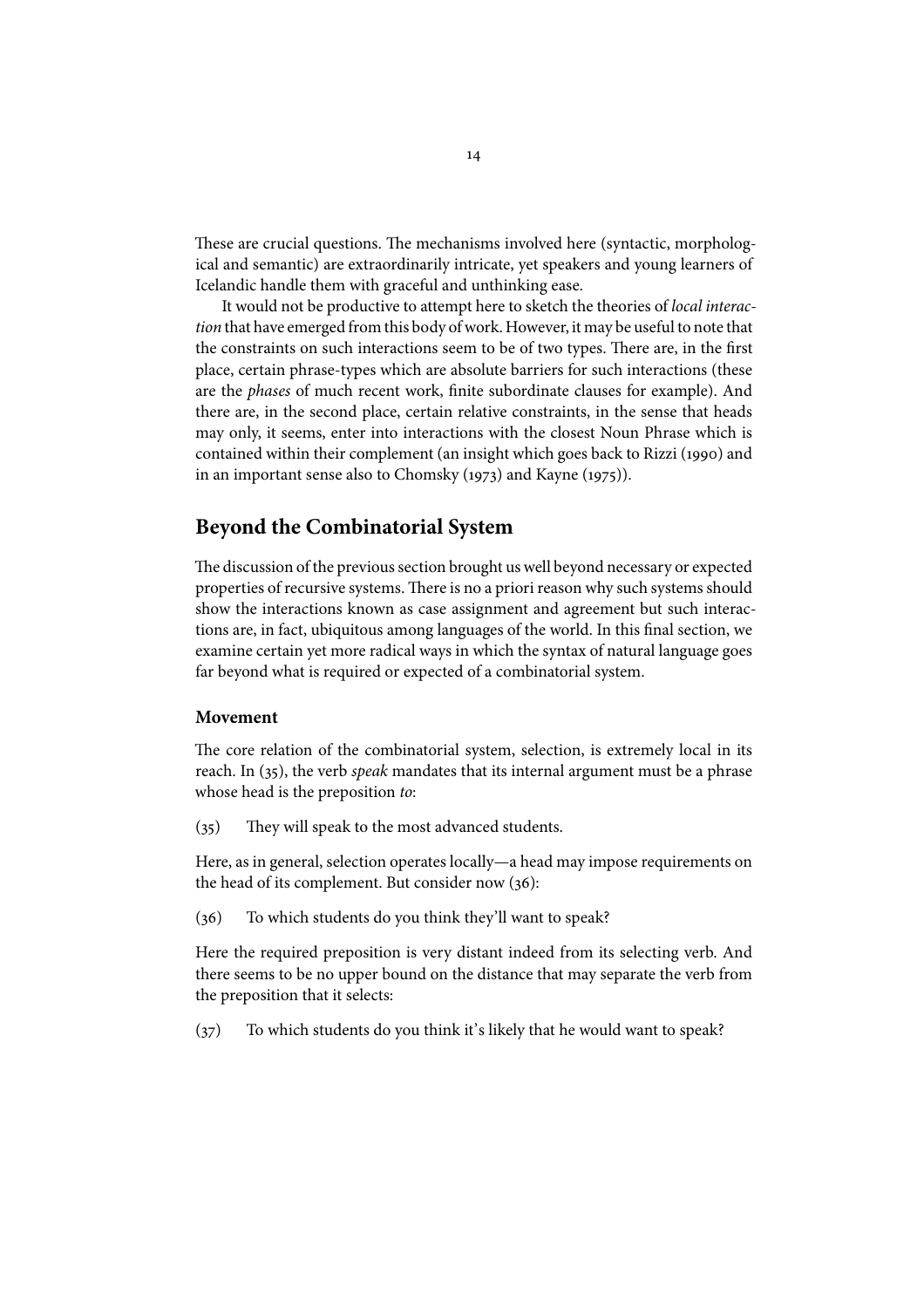This is the phenomenon of *displacement*, or *movement*. To speak intuitively, the phrase to which students seems to occupy two distinct structural positions: because it is selected by the verb speak, it is its complement. But because it is also an interrogative phrase, it must occupy the peripheral position required of such elements. The effort to understand such relationships is as old as generative grammar, and there remains considerable disagreement about how best to formally model the syntax of  $(36)$  and  $(37)$ . There are two areas of agreement that have emerged, however.

One is that formal devices are required which go beyond what would be required or expected in simple (even recursive) combinatorial systems.

The second (and most surprising) area of consensus concerns again the central theme of locality. As noted with respect to  $(37)$  especially, there seems at first blush to be no upper bound on the syntactic distance that may intervene between the selected position of the prepositional phrase to which students and the left peripheral position in which it is pronounced. This is a surprising conclusion in the context of what has been said in previous sections about the locality (in general) of syntactic operations. However a great deal of imaginative and careful work has established that the appearance of non-locality here is deceptive. The relation between the base position of the prepositional phrase in  $(37)$  and its ultimate position is actually mediated by a sequence of more local relations (from clause-periphery to clause-periphery) in ways that are closely in harmony with what has emerged about the absolute constraints on locality of interactions involving agreement and case assignment (see Chomsky (1973), Rizzi (1990), Chomsky (2001).

#### **Ellipsis**

There is an additional, and very mysterious, way in which the devices deployed in the syntax of natural languages go well beyond what one would expect of a combinatorial system. Consider the cases in  $(38)$ , and compare them with those in  $(39)$ .

- $(38)$  a. They claimed that they would promote her, and they might promote her.
	- b. They want to hire a syntactician, but I'm not sure why they want to hire a syntactician.
- (39) a. They claimed that they would promote her, and they might.
	- b. They want to hire a syntactician, but I'm not sure why.

 $(39-a)$  and  $(39-b)$  express the same meanings as  $(38-a)$  and  $(38-b)$  respectively.  $(39-a)$ and  $(39-b)$  are both syntactically incomplete, in the sense that normally required syntactic material (a  $VP$  in the case of (39-a), a sentence (a TenseP) in the case of (39-b)) is absent in both cases. While syntactically deficient in a certain sense, neither ex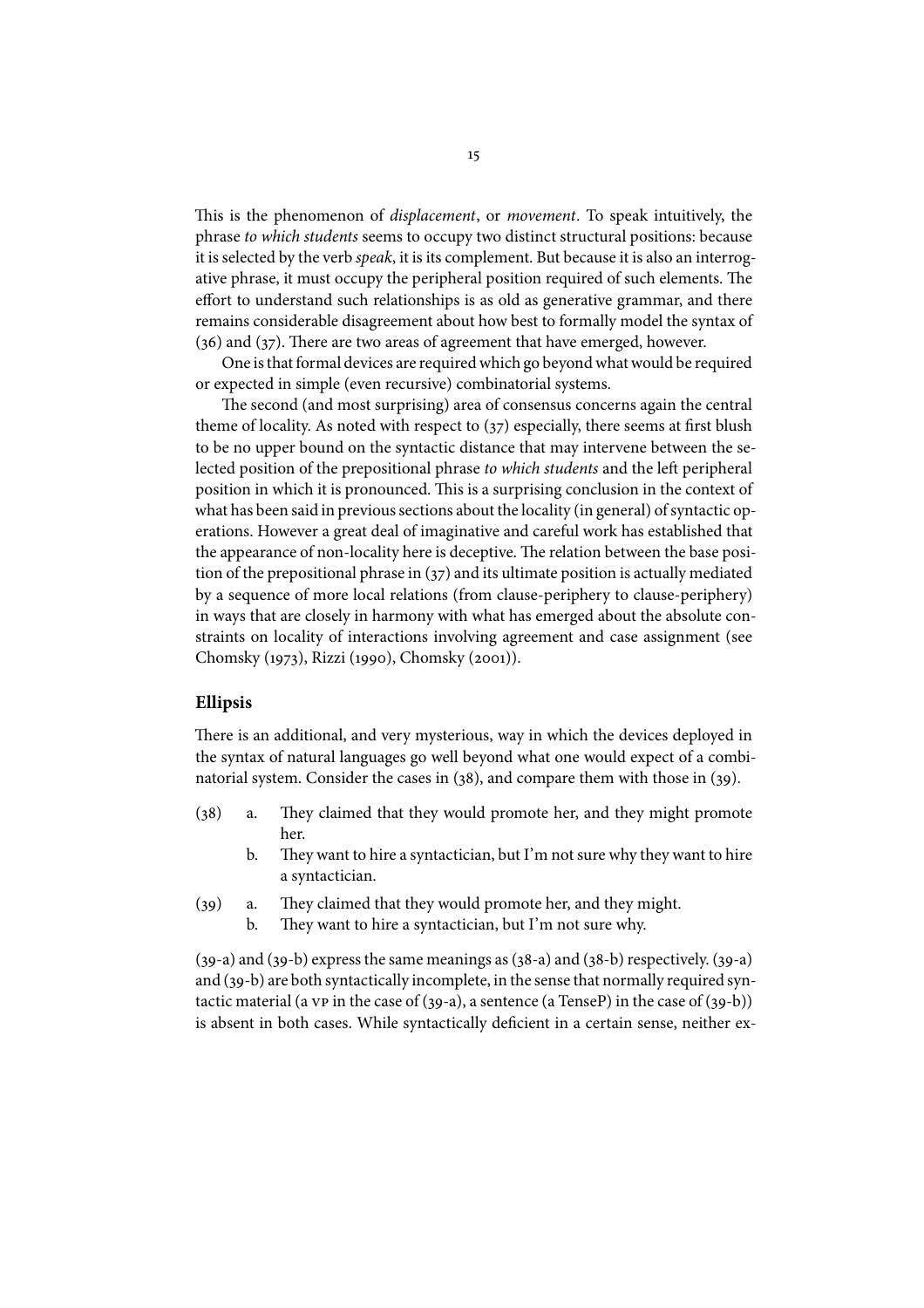ample is semantically deficient, since the import of the missing syntactic material is somehow expressed (though silent) in both examples of  $(39)$ .

This is the phenomenon of ellipsis. It is easy to take for granted. It is easy to simply assume that it is natural to omit redundant material and that such omission reflects an imperative to not articulate the un-necessary—to, so to speak, save one's breath. But it should not be taken for granted. In the first place, the phenomenon is bound by numerous complex formal requirements which prevent seemingly natural omissions from being possible. Why, for instance, is omission of the vp impossible in (40-a), or omission of the sentence impossible in  $(40-b)$ ?

- $(40)$  a. \*A proof that God exists doesn't.
	- b. \*He was afraid, but he couldn't tell us what. Chung  $(2005)$ ?

Secondly, the 'effort saved' in most instances of ellipsis is minimal, as in  $(41)$ , for instance, where  $VP$ -Ellipsis eliminates one short syllable:

 $(41)$  She tried to make me run, but I didn't want to.

However these questions are to be answered, it is clear that the syntax of natural language hosts a set of operations which allow, under certain semantic, pragmatic and syntactic circumstances for the non-expression of otherwise obligatory material. At least since Merchant (2001), the consensus (but by no means unanimous) view has been that the mechanism at play here is one which allows for the non-pronunciation of material, which is, from a syntactic point of view, present and fully articulated.

## **Conclusion**

The research program reviewed here is a 50-year outgrowth of the revolution in linguistic theory brought about by the publication of Chomsky (1957). As that program has worked itself out, the most striking things that have happened, it seems to me, are the following. There has, in the first place, been an extraordinary explosion of knowledge. The kinds of question which this program invites an investigator to ask seem to lead to the making of many new observations. Correspondingly, the task of describing (or more ambitiously understanding) the syntactic systems of even the most studied and best described languages has proved to be a much more daunting task than anyone initially anticipated. Thirdly, as work has progressed, the idea of locality in syntactic interactions has emerged as a central and unifying theme, in a way that could not have been initially anticipated.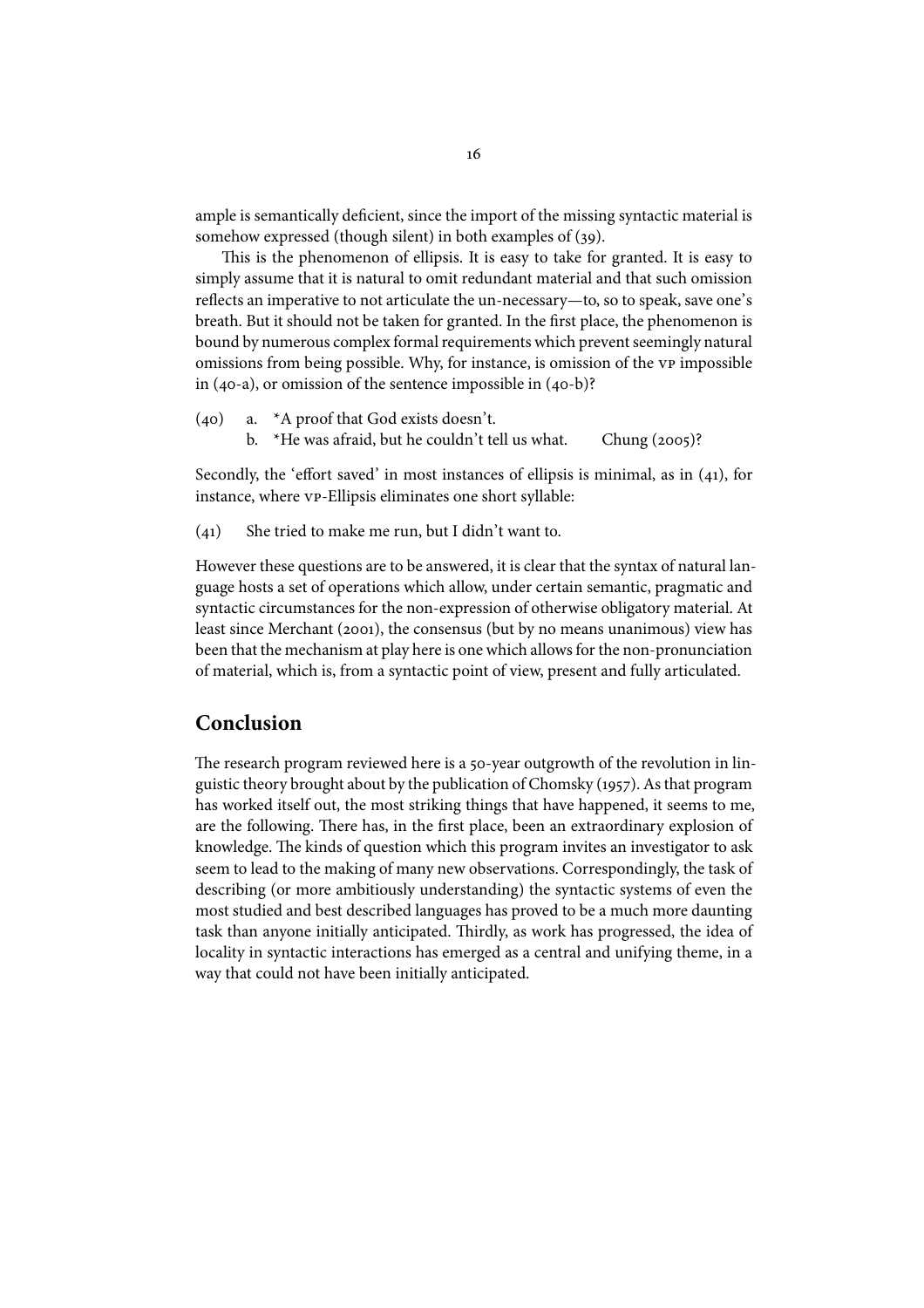## **References**

- Bresnan, Joan. 1982. The mental representation of grammatical functions. Cambridge, Massachusetts: MIT Press.
- Bresnan, Joan. 2001. Lexical functional syntax. Oxford, England and Malden, MA: Blackwell Publishers.
- Chomsky, Noam. 1957. Syntactic structures. The Hague: Mouton.
- Chomsky, Noam. 1965. Aspects of the theory of syntax. Cambridge, MA: MIT Press.
- Chomsky, Noam. 1973. Conditions on transformations. in A Festschrift for Morris Halle, ed. Stephen R. Anderson and Paul Kiparsky, 232-286. New York: Holt, Rinehart and Winston.
- Chomsky, Noam. 1981. Lectures on government and binding. Dordrecht: Foris Publications.
- Chomsky, Noam. 1986. Barriers. Cambridge, MA: MIT Press.
- Chomsky, Noam. 2000. Minimalist inquiries, the framework. in Step by step: Essays on minimalist syntax in honor of Howard Lasnik, ed. Roger Martin, David Michaels, and Juan Uriagereka, 89-156. Cambridge, MA: MIT Press.
- Chomsky, Noam. 2001. Derivation by phase. in Ken Hale: A life in language, ed. Michael Kenstowicz, 1-52. Cambridge, MA: MIT Press.
- Chung, Sandra. 2005. Sluicing and the lexicon: The point of no return. in BLS 31, Proceedings of the Thirty-First Annual Meeting of the Berkeley Linguistics Society. Berkeley: CA: Department of Linguistics, UC Berkeley.
- Culicover, Peter, and Ray Jackendoff. 2005. Simpler syntax. Oxford, England: Oxford University Press.
- Everett, Daniel L. 2005. Cultural constraints on grammar and cognition in Pirahã. Current Anthropology 46:621-646.
- Fillmore, Charles J., and Paul Kay. 1993. Construction grammar coursebook. Ms, Department of Linguistics, University of California at Berkeley.
- Fitch, W. Tecumseh, Marc Hauser, and Noam Chomsky. 2005. The evolution of the language faculty: Clarifications and implications. Cognition  $97(2):179-210$ .